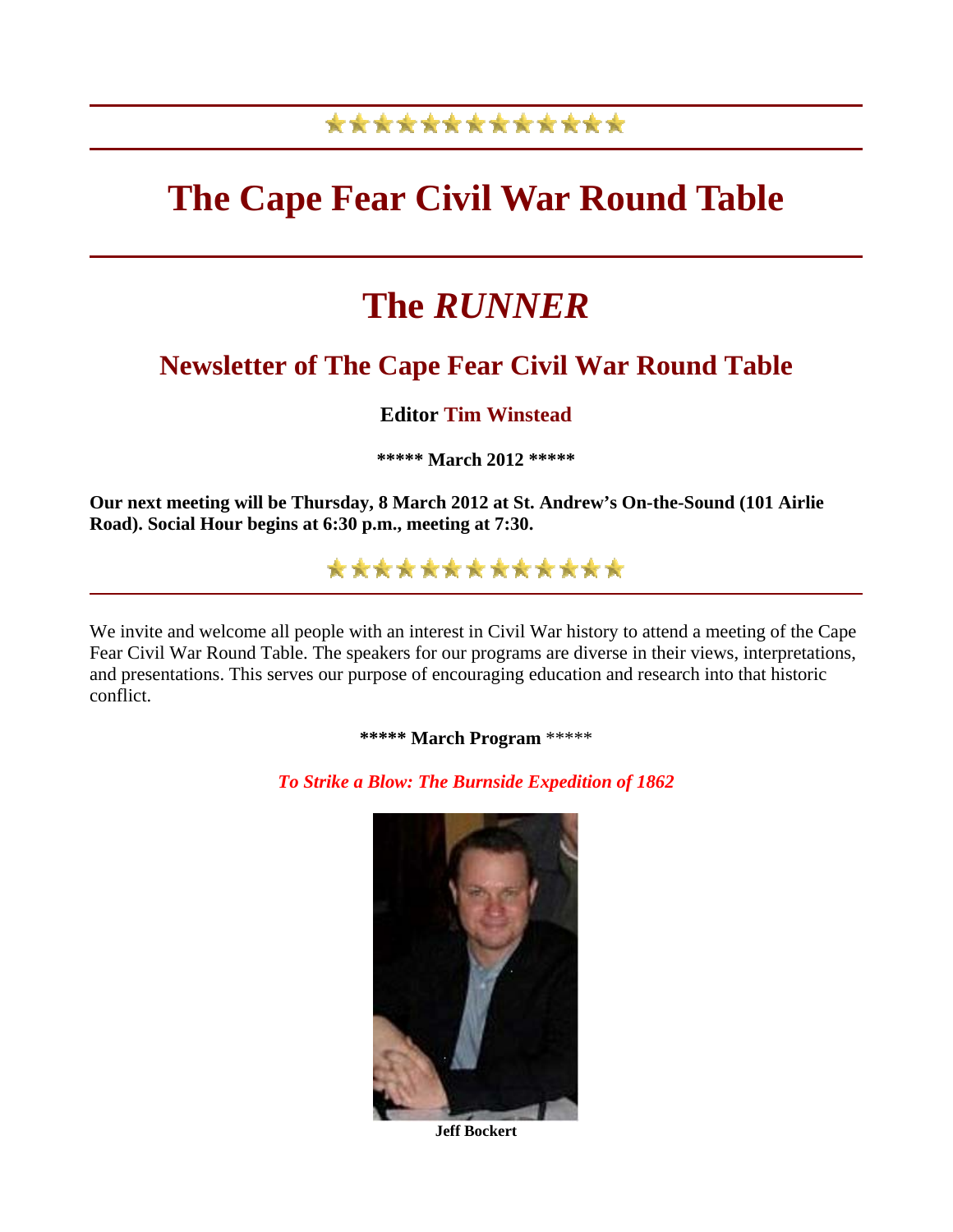**Jeffrey L. Bockert**, will be our speaker for the March Meeting. Jeff's topic will be *To Strike a Blow: The Burnside Expedition of 1862.* By using letters, diaries, and first-hand accounts, Jeff will discuss the background and strategic goals of the expedition, the effect of the expedition on Confederate war aims and goals, and the effect on North Carolinians and African-Americans behind Union lines. He will also briefly address the battles of the campaign.



**Ambrose Burnside**

**Jeff Bockert** currently serves as the Associate Curator of Education for the North Carolina Division of Historic Sites based in Kinston, N.C. and as Vice-Chairman of the North Carolina Civil War Tourism Council. In addition, Jeff serves on the N.C. Civil War Sesquicentennial Committee as well as the N.C. War of 1812 Bicentennial Committee.



*Harper's Weekly* **– Attack on New Bern**

Jeff has worked for over fifteen years in the historic site and museum field. Prior to his position in Kinston, he served as the Civil War Specialist for N.C. Department of Cultural Resources. Jeff's previous work experience has included managing the President James K. Polk Birthplace, Associate Curator of the Battleship *North Carolina,* and he has worked at the National Archives in Washington, DC. Jeff received his undergraduate and master's degrees at UNCW.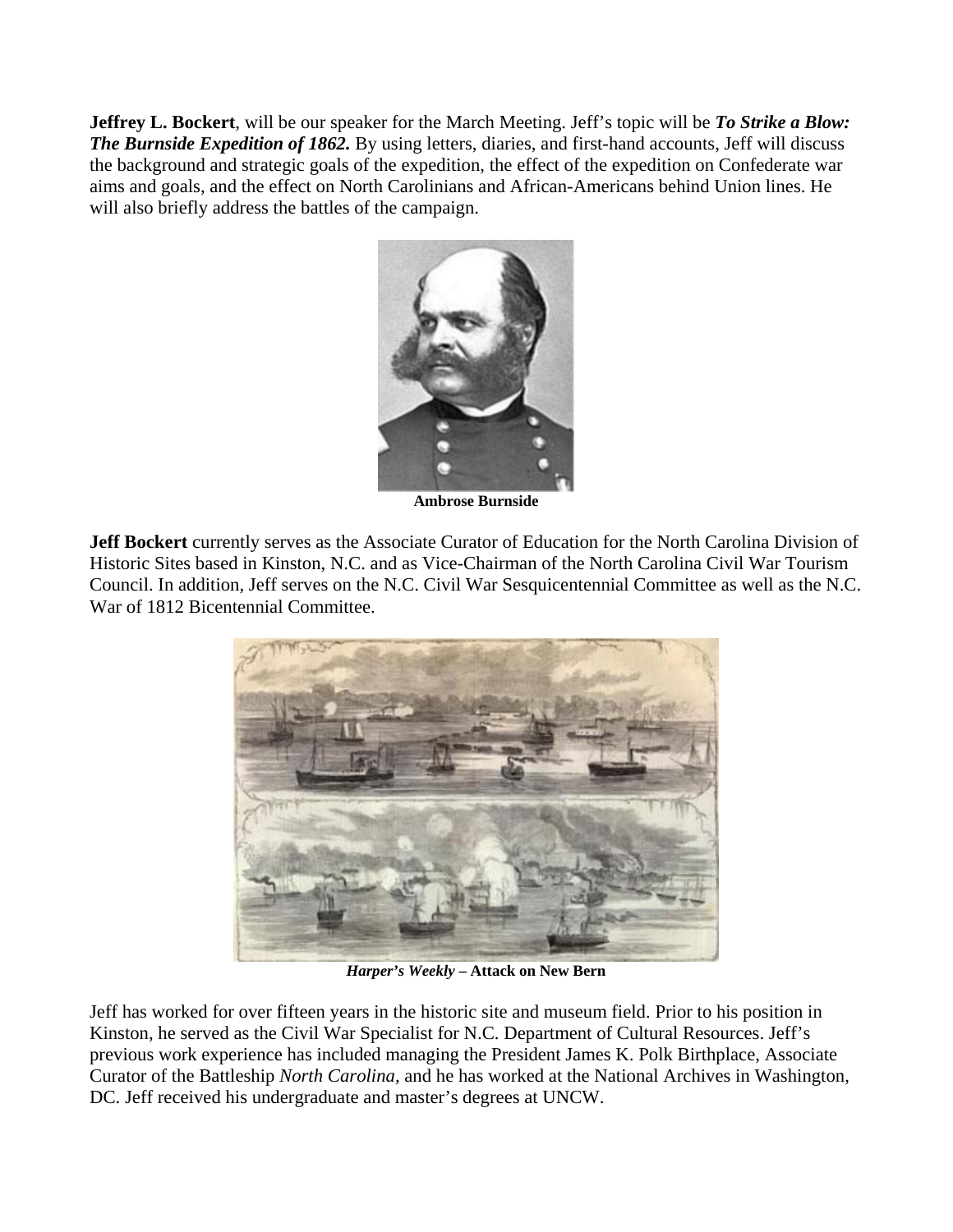If you want to learn more about the war in eastern North Carolina, join the members and guests of the CFCWRT on Thursday, March 8.

Editor

**\*\*\*\*\* Raffle Winners \*\*\*\*\***

#### **Raffle Master: Ed Gibson**

If you have books, prints, or other items that you would like to donate to the CFCWRT raffle, talk to Ed at our next meeting.

#### **February Meeting:**

The Silent Auction provided some good deals for those who had winning bids.

| Original Oil Painting                                | Linda Lashley      |
|------------------------------------------------------|--------------------|
| The Morning Star September 18, 1881                  | Martha Watson      |
| General U.S. Grant print                             | Jim Gannon         |
| Mort Kunstler's Road to Glory - "Jackson Leaves VMI" | John Moore         |
| General Longstreet & horse print                     | <b>Bob Watkins</b> |
| General Longstreet print                             | Tim Winstead       |
| The Civil War Art of Mort Kunstler                   | Ed Gibson          |
| The Gettysburg Companion                             | Ed Gibson          |
|                                                      |                    |

#### **\*\*\*\*\* Trivia Questions March 2012 \*\*\*\*\***

**Joe George** was the winner of the February Trivia question and its dinner prize. Joe quickly and correctly identified **Brig. Gen. James Dearing**.

Dearing was born at Otterburn in Campbell County Virgina. James Dearing attended West Point and would likely have graduated in 1862 had the war not divided the country. Like most of the Southern Cadets he resigned from the Academy. His allegiance to his family and state he became a junior officer with the Washington Artillery along with Thomas Rosser. His leadership skills gave him notable recognition as he moved up in rank from 2nd Lieutenant, Captain and to Major. He married Roxanna Birchett, of Dinwiddie Va., they would have one daughter Mary Lucretia Dearing.

Leading the charge of the Laurel Brigade at High Bridge he is believed to have engaged in duello with Gen. Theodore Read. After Gen. Read fell wounded from his horse, Dearing was shot in the chest, the ball passing through both lungs. Gen. Dearing was taken from the battlefield to the home of James Watson, "Chatham." After the fight Col. Elijah Viers White went to see him, as White entered the room where Dearing rested, Gen. Dearing who could hardly speak, took Gen. Rosser's hand, pointing to his collar insignia to gesture that Col White be promoted in his stead.

Mortally wounded, Dearing was taken to the Ladies Aid Hospital, in Lynchburg where he passed away April 23, 1865.

At 25 years old, he was the last Confederate General to die of wounds received in battle during the war.

Source: [http://highbridgebattlefieldmuseum.com/the\\_soldiers](http://highbridgebattlefieldmuseum.com/the_soldiers)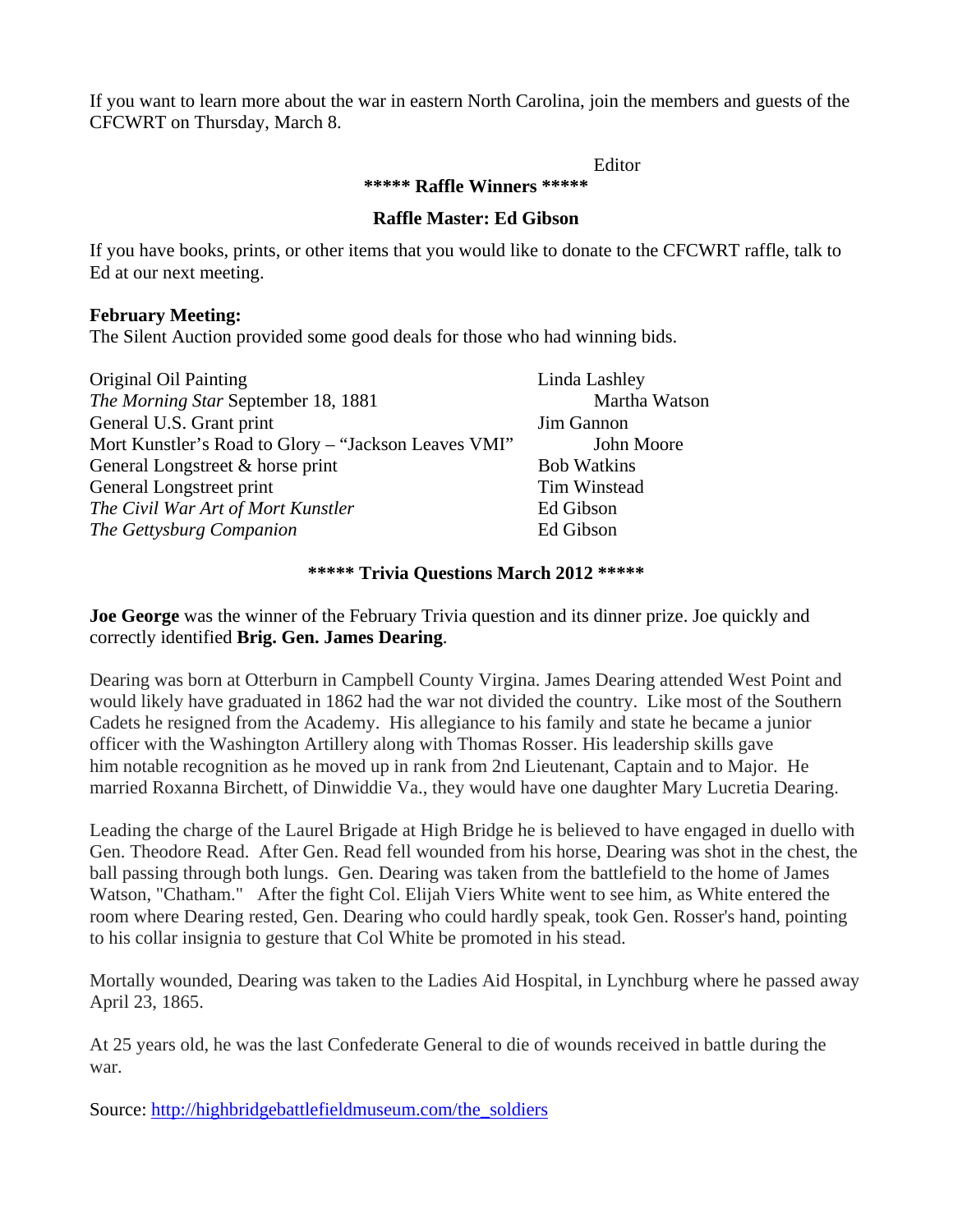**1 –** On February 7, 1862, Gen. Ambrose E. Burnside and Flag Officer Louis M. Goldsboro led a combine Union force of 15,000 men and 100 naval vessels to a landing on Roanoke Island. Who were the Confederate Army and Navy commanders who opposed this invasion?

**2–** After the fall of Roanoke, Burnside turned his attention on New Bern and the capture of much of eastern North Carolina. Confederate Gen. Lawrence O'B. Branch and 4,500 poorly equipped and trained forces opposed Burnside and his 12,000 well equipped soldiers. The Battle of New Bern took place on March 14, 1862. After a failed defense, Branch and his force retreated to Kinston. The defeat was a stinging one for the people of North Carolina; however, two officers of the 26<sup>th</sup> North Carolina emerged from the conflict with their reputations intact. While many North Carolina newspapers argued that many of the Confederates were guilty of cowardice, these two men would achieve further fame in the continuing conflict. Who were the men and what were their fates?

**3 –** As Burnside's soldiers advanced inland from Roanoke Island, residents of one town decided on a course of action similar to the Russian's actions as Napoleon advanced on Moscow. What was the town and what actions did the townspeople pursue?

- **4** How long did Pickett's Charge last?
- **5** Who was responsible for the Union artillery during Pickett's charge?
- **6** According to Arthur Fremantle, what was Lee's reaction to the failure of Pickett's Charge?

\*\*\*\*\* **Member News** \*\*\*\*\*

If you have member news that you think would be of interest to CFCWRT membership, let me know about it.

**1 –** Welcome new member, **David Paul,** to the Cape Fear Civil War Round Table. We hope you enjoy the programs and fellowship.

**2 – Dr. Chris Fonvielle,** past CFCWRT President, gives many presentations and tours to promote the Cape Fear region and our fascinating history. A special opportunity exists to hear Chris and another Cape Fear historian/writer, Philip Gerard, in June 2012. The *Our State* magazine is sponsoring a Civil War History Weekend on June 1-3 in Wilmington. More details available in the March issue of the magazine.

**3 – Dale Lear, "**The Tour Guy**,"** is working on the spring trip to Lexington, Virginia. Be looking for additional pronouncements on the particulars.

**4 – Worth Seeing** – Member **Lance Bevins** alerted us to this exhibit now showing at the Cameron Art Museum. *Eye Witness Civil War Drawings* from the Becker collection features 127 "first hand" drawings depicting colorful aspects of life and action during the Civil War era. This exhibit will be at the museum through May 6, 2012. These original drawings by artists-reporters for the *Frank Leslie's Illustrated Newspaper,* were used to inform a reading public of actions during the war.

Many of you will be familiar with these prints; however, it was fascinating to see the original drawing next to the engraving that appeared in the newspapers.

#### **\*\*\*\*\* Fort Fisher \*\*\*\*\***

On a cold and windy February  $9<sup>th</sup>$ , Bob Cooke led our February speaker and several members of the CFCWRT on a great tour of our own Civil War treasure. Bob shared many stories that explained the history of Fort Fisher and why its location was so critical to the Confederate cause.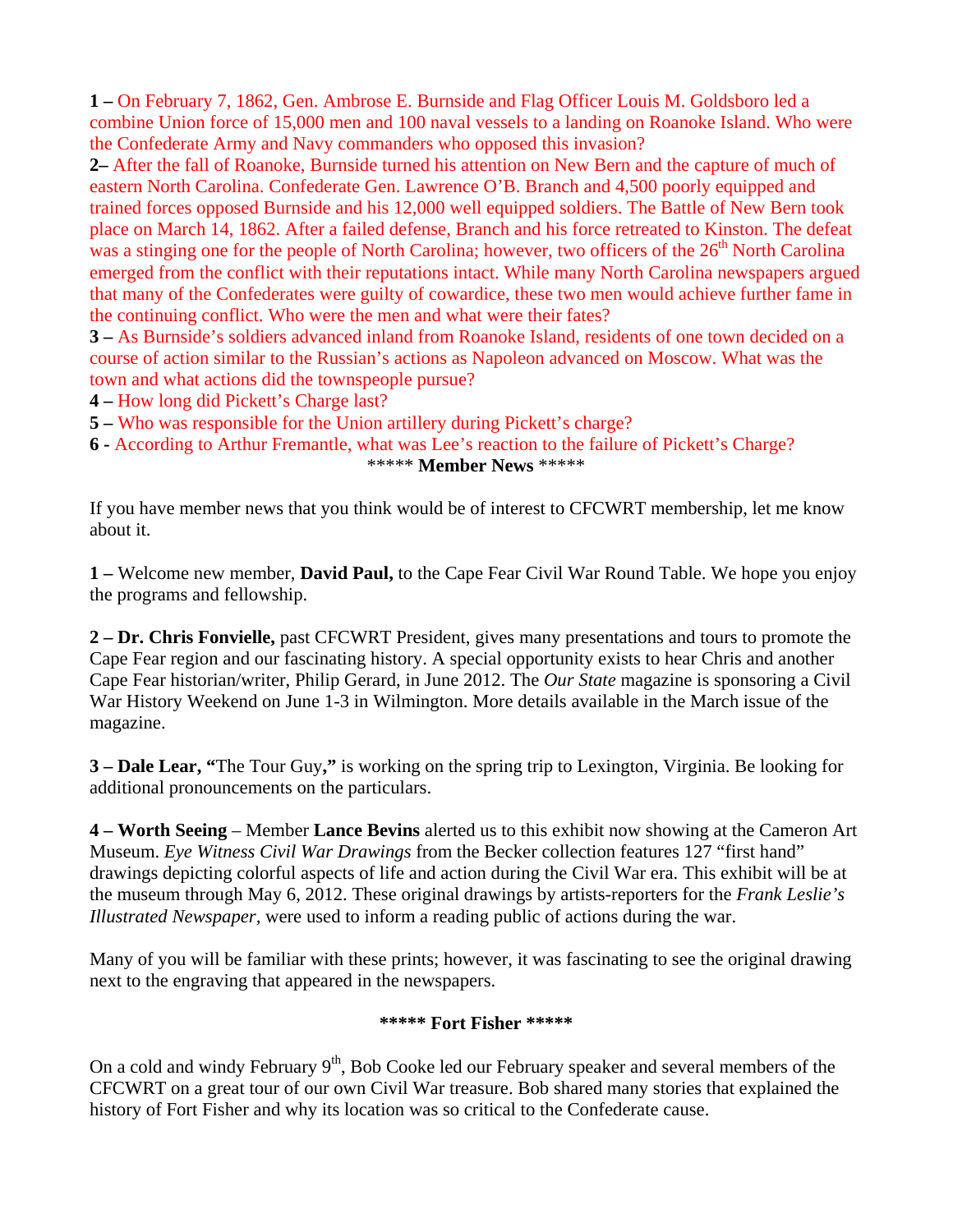

**Back row: Bruce Patterson, Dan Geddie, Linda Lashley Front Row: Tim Winstead, Bob Cooke, Mike Priest, Becky Sawyer, Ed Gibson Ray Flowers - photographer \*\*\*\*\* March 1862 \*\*\*\*\***

March 1862 finally saw McClellan make some kind of move against Richmond - some two months after being ordered to do so by Lincoln. In March, Jefferson Davis appointed Robert E. Lee to be his military advisor.

March 1st: Richmond was put under martial law while a number of prominent citizens were arrested for proclaiming that the war should be brought to an end.

March 2nd: Confederate forces abandoned Columbus, Kentucky, seen as a major Confederate stronghold but one that was vulnerable to attack after the fall of Fort Donelson.

March 3rd: General Halleck accused General Grant of "neglect of duty, inefficiency and drunkenness". McClellan gave Halleck permission to arrest Grant if he thought it was necessary. This argument was the result of Grant's popularity in the North after the capture of Fort Donelson, which Halleck claimed the credit for coupled with Halleck's lack of any real progress in Missouri.

March 4th: General Robert E Lee was appointed military advisor to Jefferson Davis. Halleck removed Grant from his command. Halleck was appointed commander of all the Union's western armies – his reward for the victory at Fort Donelson.

March 6th: Lincoln asked Congress to approve Federal funding to assist states thinking about introducing emancipation of slave legislation. The Confederate Congress agreed that a scorched earth policy could be used in Virginia if Unionist forces broke through. The aim was to ensure that no cotton or tobacco fell into the hands of the North.

March 7th: McClellan moved the Army of the Potomac into Virginia. His target was the Confederate force based at Manassas.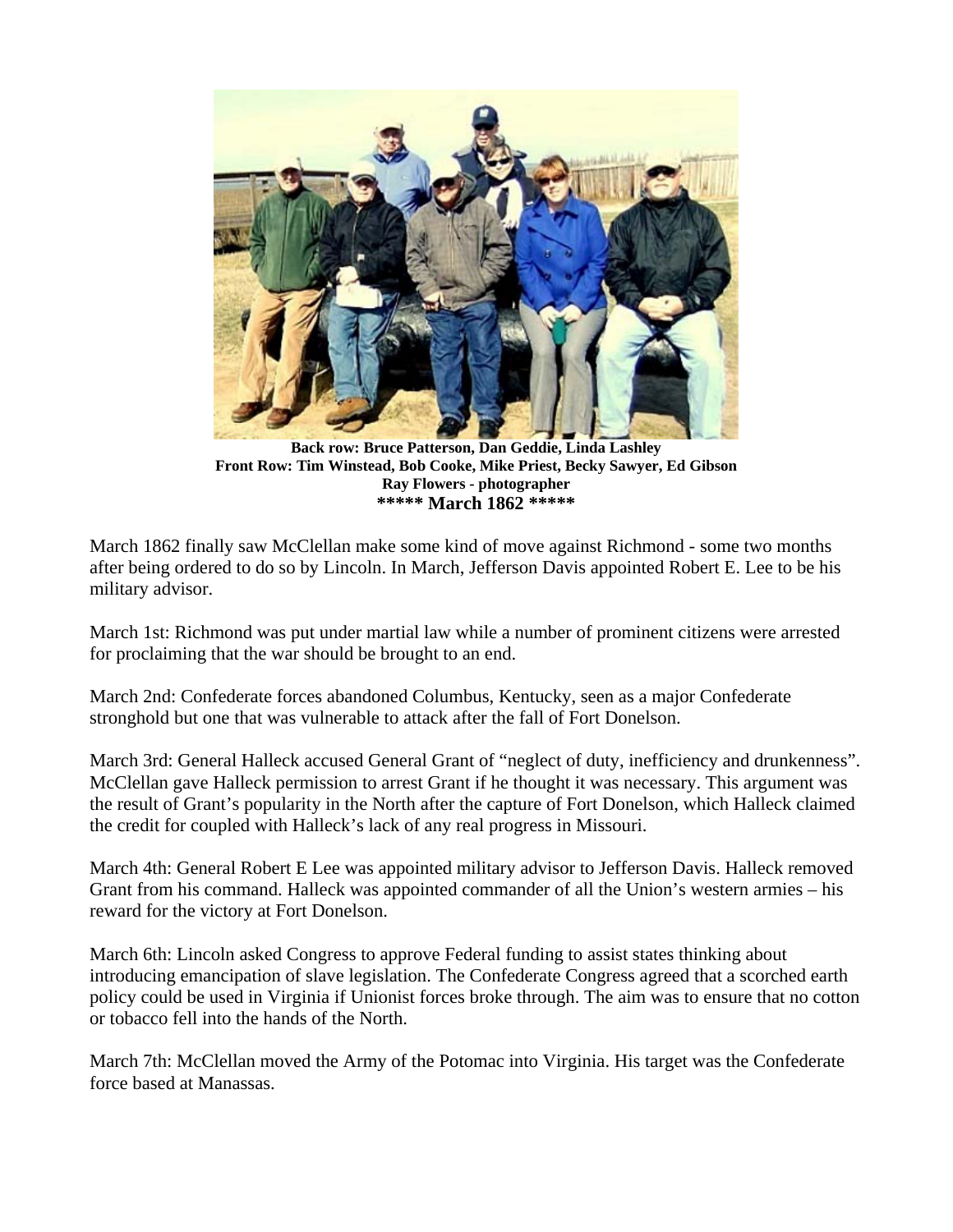March 8th: Lincoln finally agreed with McClellan's plan to invade Virginia from the sea. However, the President did insist that sufficient men had to be left behind to defend the capital. The Confederates suffered a heavy defeat at the Battle of Pea Ridge losing nearly 800 men with 1000 captured. The former 'USS Merrimac' – now the Confederate 'Virginia' – inflicted major losses on a small Union naval fleet of three ships resulting in the North losing 2 ships and 250 men at Hampton Roads. Only the night saved the third ship. The 'Virginia' was a heavily armoured ironclad that stood up to six full broadsides with little damage done to her. However on the evening of the 8th the 'USS Monitor' entered the Hampton Roads.

March 9th: The Army of the Potomac moved off in search of a Confederate force they thought was at Rappahannock – but it was not and they returned to their base at Alexandria without having made contact with the enemy. The 'USS Monitor' engaged the 'Virginia' at Hampton Roads. After a series of attacks on one another neither saw an opportunity to win and both broke off the engagement. Both ships were simply too heavily armoured to be susceptible to the firepower of the other.

March 11th: Another War Order by Lincoln stated that McClellan was now only commander of the Army of the Potomac. This was a temporary move only to ensure that McClellan could concentrate all his energy on a successful campaign in Virginia.

March 13th: Union forces captured \$1 million of Confederate supplies at Point Pleasant, Missouri.

March 15th: Grant was handed a command once again – he was placed in charge of Unionist forces in Tennessee.

March 17th: McClellan started his campaign to attack Virginia from the coast by moving his troops to Fortress Monroe.

March 19th: The South puts into place a plan to stop the North taking two vital rail lines – the Chattanooga to Georgia and the Corinth to Memphis lines. If the North took either line, they would have an easier route into the South's heartland.

March 23rd: The Battle of Winchester was fought (in the South this was known as the Battle of Kernstown). The South took heavy casualties with 270 killed and as many as 1000 missing. The North suffered 103 killed with 400 wounded and missing. A large Unionist force gathered at Camp Shiloh and made ready for an attack on Corinth, Mississippi. As the Confederates expected such an attack, their forces in Corinth were being increased.

March 24th: Lincoln became convinced that the South was about to launch an attack on Washington DC and ordered troops who were to have supported McClellan's campaign in Virginia to remain in the capital.

March 29th: The Confederates continued their build-up of men at Corinth, Mississippi, and waited for the North to attack. The size of the force gathered in Corinth showed that the South was not prepared to let the town fall to the North in view of its importance with regards to the two vital rail lines identified by the South.

Source: [http://www.historylearningsite.co.uk/march-1862-civil-war.htm,](http://www.historylearningsite.co.uk/march-1862-civil-war.htm) accessed February 10, 2012.

**\*\*\*\*\* March 1862 cont'd \*\*\*\*\***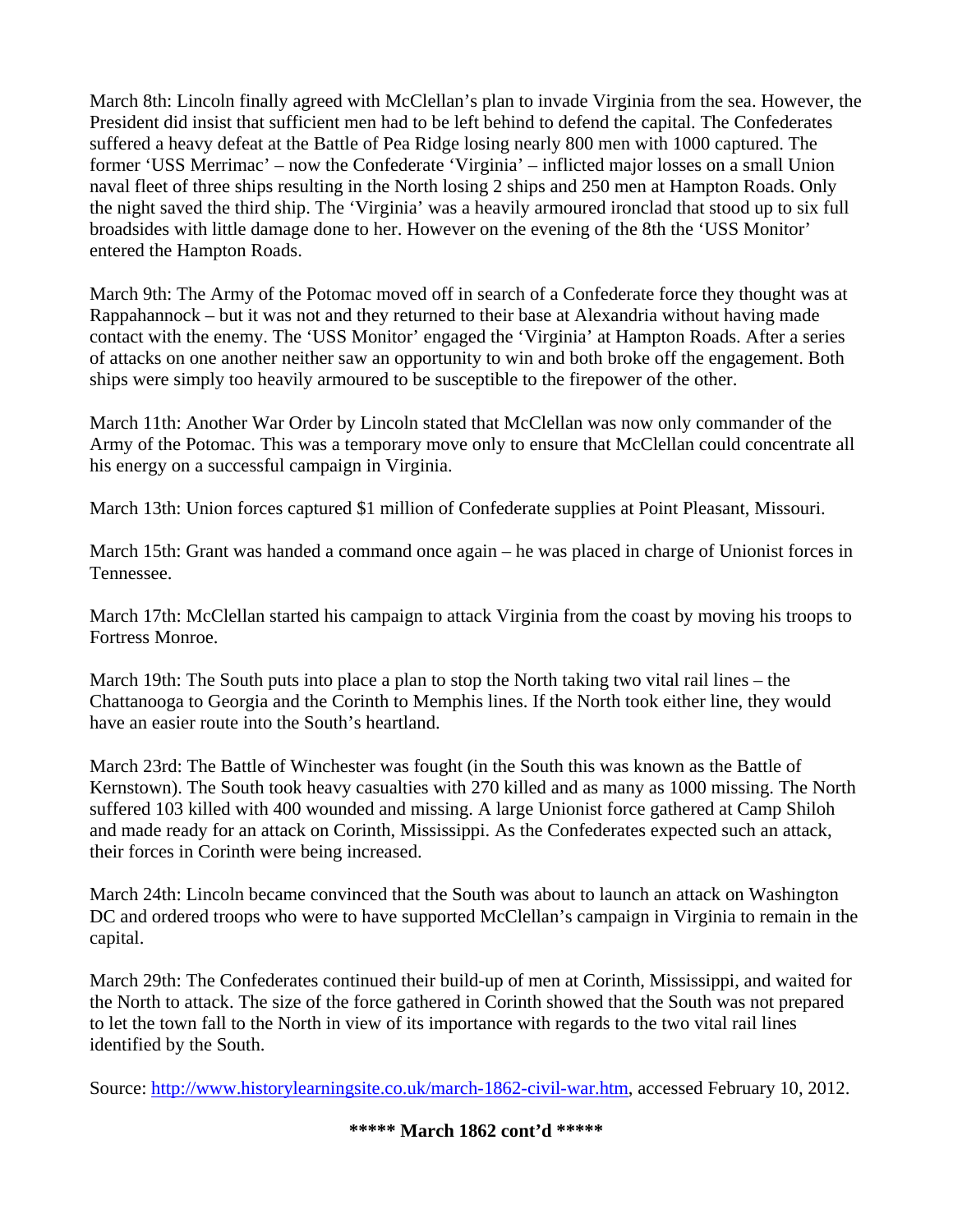One of the most beautiful letters written during the Civil War was the letter that Major Sullivan Ballou, of the 2<sup>nd</sup> Rhode Island Regiment, supposedly wrote to his wife, Sarah, just prior to the July 21, 1861 battle at Manassas, Virginia. Ken Burn's *Civil War* documentary made Ballou's letter and the haunting musical backtrack, "Ashokan Farewell" known to many Civil War enthusiasts.

July 14, 1861

Camp Clark, Washington

My very dear Sarah:

The indications are very strong that we shall move in a few days - perhaps tomorrow. And lest I should not be able to write you again I feel impelled to write a few lines that may fall under your eye when I am no more. I have no misgivings about, or lack of confidence in the cause in which I am engaged, and my courage does not halt or falter. I know how American Civilization now leans upon the triumph of the government and how great a debt we owe to those who went before us through the blood and suffering of the Revolution. And I am willing perfectly willing - to lay down all my joys in this life, to help maintain this government, and to pay that debt. Sarah, my love for you is deathless, it seems to bind me with mighty cables that nothing but omnipotence can break; and yet my love of Country comes over me like a strong wind and bears me irresistibly with all those chains to the battlefield. The memory of all the blissful moments I have enjoyed with you come crowding over me, and I feel most deeply grateful to God and you, that I have enjoyed them for so long. And how hard it is for me to give them up and burn to ashes the hopes and future years, when, God willing, we might still have lived and loved together, and see our boys grown up to honorable manhood around us.

If I do not return, my dear Sarah, never forget how much I loved you, nor that when my last breath escapes me on the battle field, it will whisper your name...

Forgive my many faults, and the many pains I have caused you. How thoughtless, how foolish I have sometimes been!...

But, 0 Sarah, if the dead can come back to this earth and flit unseen around those they love, I shall always be with you, in the brightest day and in the darkest night... always, always. And when the soft breeze fans your cheek, it shall be my breath, or the cool air your throbbing temple, it shall be my spirit passing by. Sarah do not mourn me dead; think I am gone and wait for me, for we shall meet again...

Sullivan's premonition of his death proved correct. Ballou died of the wounds he received during the battle on July 21, 1861.

Ballou's body, along with those of other Rhode Island men, was later buried on the battlefield. On the morning of March 19, 1862, Rhode Island Governor William B. Sprague and a party of 71 men left Washington City to recover the bodies of their Rhode Island dead. They had been spurred to undertake this journey by newspaper headlines that had appeared in the spring of 1862: **Molested** 

**Graves! Burned Bodies! Beheaded Skulls! Skull-And- Bone Souvernirs!** Sprague and the party were led by Josiah W. Richardson, a private in the  $2<sup>nd</sup>$  Rhode Island. Richardson

had remained behind to help care for the wounded and he would later view the burial of Ballou and others. Richardson thought he could find the location of the graves of Colonel Slocum and Major Ballou. Once on the battlefield, soldiers dug at the spot Richardson indicated. They failed to locate a body.

A local girl saw that soldiers and asked them if they were looking for "Cunnel Slook?" Was she referring to Colonel Slocum?

"Yassuh, dat's it," she said. "Dat his name. Well, you ain't go' find him. Dem Georgia boys dug him up weeks ago. Dey cut his head off and carried it away and dey done burnt his body down in de hollow dere."

After finding the charred bones and articles of clothing that remained from the fire, a soldier who knew Slocum said that the items of clothing did not belonged to the colonel. The body remains were those of Major Ballou. Sprague and the others dutifully recovered Ballou's remaining fragments and those bodies of the others from Rhode Island for return to their native state.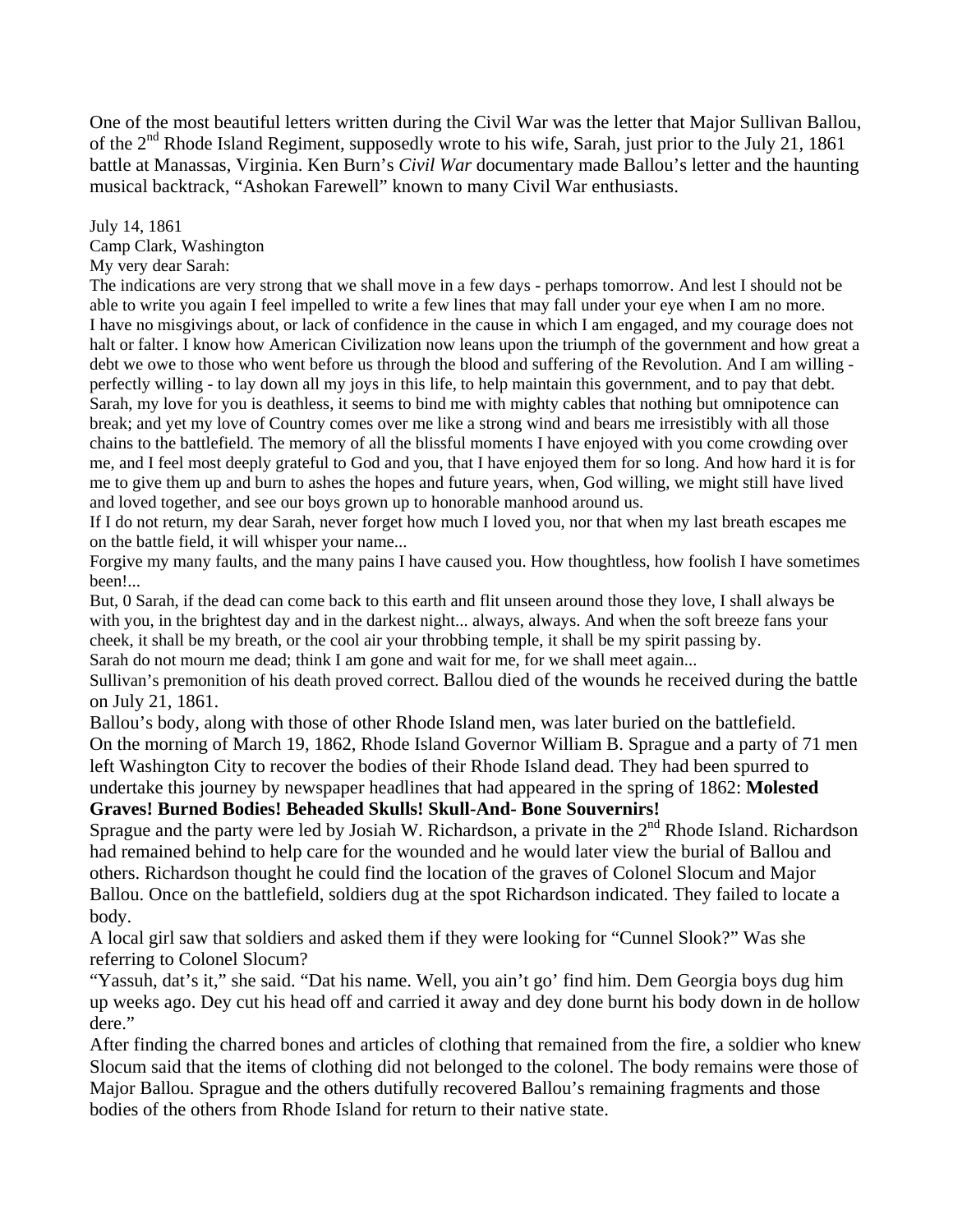Subsequent investigation among the people who lived in the area confirmed the girl's story. The locals also reported that soldiers of the  $21<sup>st</sup>$  Georgia had done the deed because of the rough handling the Georgians of the  $8<sup>th</sup>$  Georgia had received from Slocum's command. Unfortunately for Ballou, the revengeful act had been against the wrong officer. Governor Sprague later testified about the recovery expedition and its gruesome findings before the U.S. Congress Committee on the Conduct of the War. And what became of Sarah Hart Shumway Ballou? Hopefully, Sarah and Sullivan did meet again, but without the pains inflicted by this terrible war. She was twenty-four years old mother of two young boys when Sullivan died. Sarah never remarried and lived with her son, William, in New Jersey until her 1917 death at the age of eighty years.

*…………But, 0 Sarah, if the dead can come back to this earth and flit unseen around those they love, I shall always be with you, in the brightest day and in the darkest night... always, always………...*

Source: Virgil Carrington Jones, *Gray Ghost and Rebel Raiders* [New York: Henry Holt and Company, 1956], 66-73.

Source: [http://www.pbs.org/civilwar/war/ballou\\_letter.html](http://www.pbs.org/civilwar/war/ballou_letter.html), accessed February 25, 2012, [http://www.historynet.com/sullivan-ballou-the-macabre-fate-of-a-american-civil-war-major.htm,](http://www.historynet.com/sullivan-ballou-the-macabre-fate-of-a-american-civil-war-major.htm) accessed February 26, 2012.

Editor

#### **\*\*\*\*\* February Meeting \*\*\*\*\***

**Mike Priest** gave the audience at our annual dinner meeting a somewhat controversial interpretation of one of the most famous battle scenes in history. With exhaustive research for *Into the Fight: Pickett's Charge at Gettysburg,* Mike used a careful study of the battlefield terrain, calculations of unit frontages, eyewitness accounts, and the casualty reports of the various Confederate units to form his thesis of the actions of July 3, 1863. Mike laid aside the romantic notion of the gallant charge of all the committed Confederates into the carnage of the hell that was created by the Union army's Cemetery Ridge defensive line. Plain and simple, many of the Confederate soldiers recognized the futility of the charge and they chose to not go forward.



**Armistead and the Glorious Charge**

Mike disputed the usually quoted 15,000 men who began the charge. His calculations put the number at approximately 11,500 available for the assault. Of this number, about 5,000 in narrowing battle line even reached the Emmitsburg Road. This number was simply too few to break and hold the Union position. The Confederates made it into the Union lines, but they could not hold or expand their momentary gains.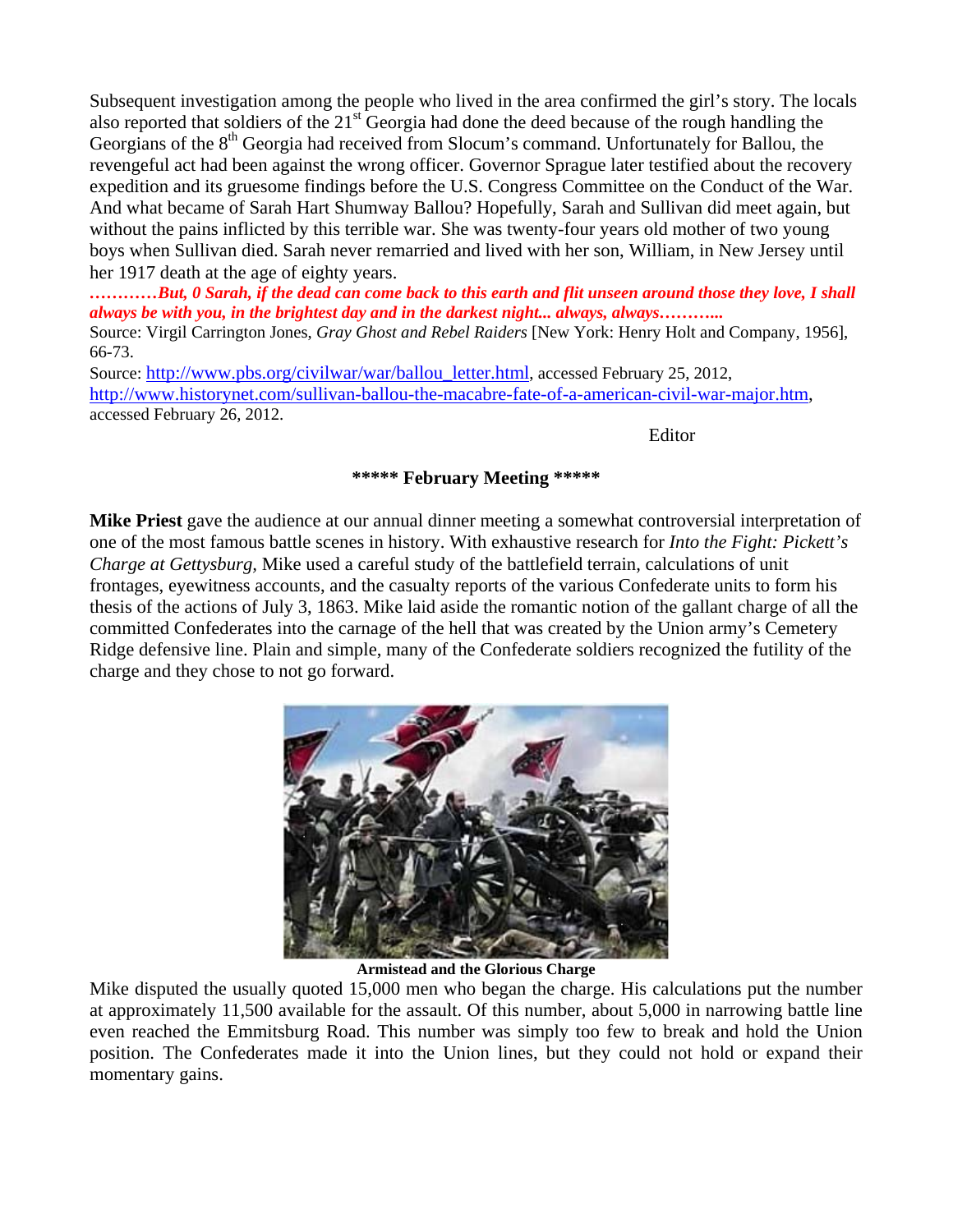

**Mike Priest**

Why did many of the veteran troops of the Army of Northern Virginia fail to attempt the charge that Robert E. Lee thought would win the battle and the war? These were men who had given Lee victories over a numerically superior opponent on many occasions. They had achieved success through hard action and they had learned from the mistakes of their enemy (Fredericksburg). They also learned from their own past assaults on massed artillery (Malvern Hill). They were veterans who made a decision to fight on another day when the odds were more in their favor.

What about the 5,000 who made the final assault on the Union line. From Mike's article that appeared in the Number 6 Issue 1998 of the *North & South* magazine, page 52:

The combined numbers of the wounded captured and unwounded captured (discounting Brockenborough's 3 captured) accounts for 55% of the 5,000 who attempted to carry the charge to its end. …..Casualties among the men who crossed the Emmitsburg Road ranged from approximately 53% for Lowrance's Brigade to 100% for Fry's and Marshall's Brigades……… Armistead lost about 98% of his stalwarts between the road and the Angle. Overall, of the 5,000 who attempted to complete the charge, no more than 20% and perhaps less, returned to their own lines. The fact that 1,527 of them (30%) surrendered indicates that they knew when not to press the odds any further. When faced with annihilation or living, they chose to live.

Mike's *Into the Fight: Pickett's Charge at Gettysburg* provides the specific details that he used to support his thesis.

#### **\*\*\*\*\* John Dooley Confederate Soldier \*\*\*\*\***

**John Dooley** was mentioned in Mike Priest's presentation for Dooley's journal entries as a member of the 1<sup>st</sup> Virginia Infantry (Kemper's Brigade) during the Battle of Gettysburg. The journal began as Dooley joined the 1<sup>st</sup> Virginia prior to Second Manassas. Dooley fought his first battle at Manassas and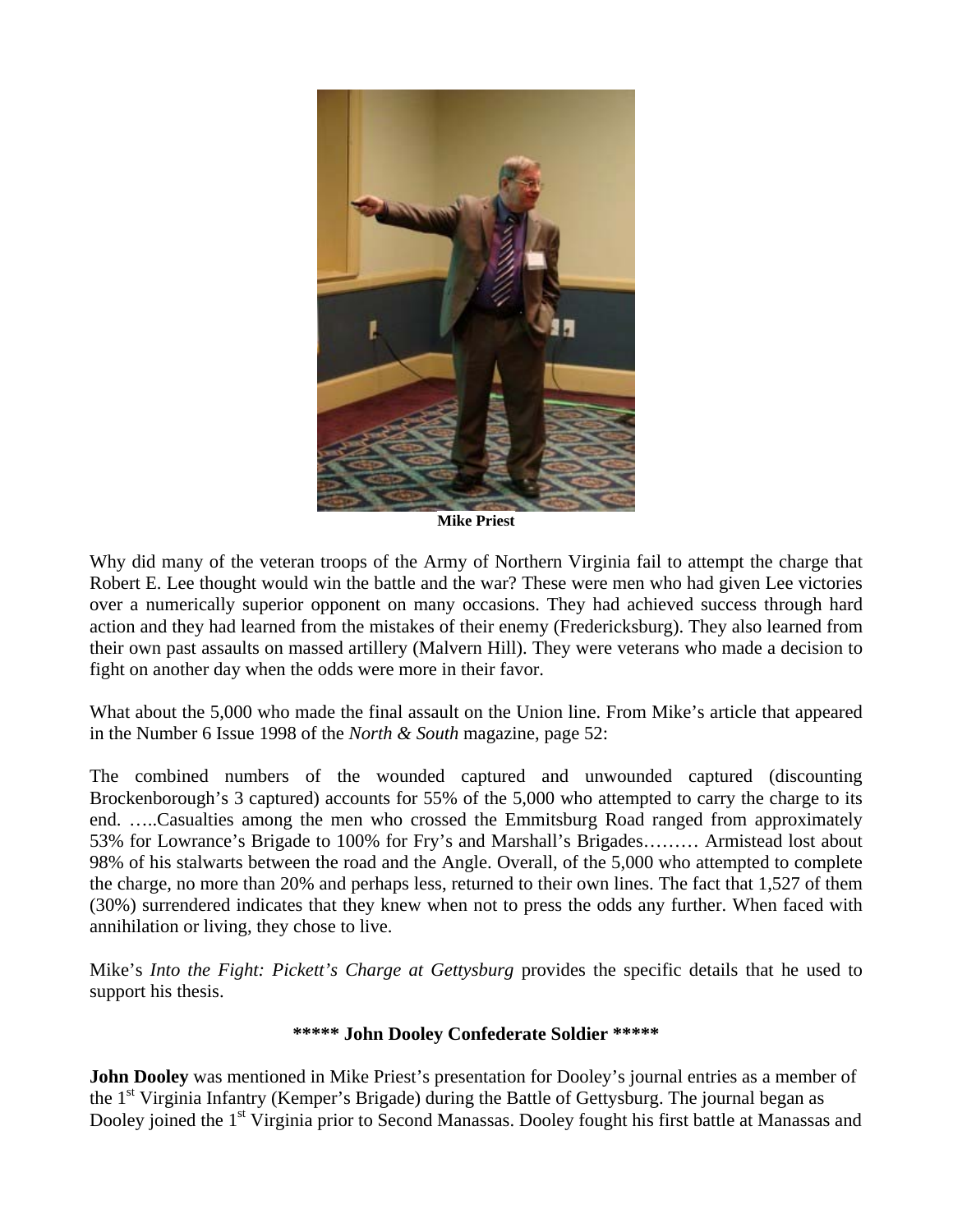recorded his innermost feelings as to what he felt during combat. At South Mountain, Dooley related that only his pride kept him with his comrades. Dooley's entry about Pickett's Charge (where he was wounded and captured within thirty feet of the guns) was especially revealing:

I tell you, there is no romance in making one of these charges. You might think so from reading 'Charlie O'Malley.' That prodigy of valour, or in reading of any other gallant knight who would as little think of riding over *gunners and sich like* as they would of eating a dozen oysters. But when you rise to your feet as we did today, I tell you the enthusiasm of ardent breasts in many cases *ain't there*, and instead of burning to avenge the insults of our country, families and altars and firesides, the thought is most frequently, *Oh*, if I could just come out of this charge safely how thankful *would I be!*

Dooley recorded what many men must have felt but were reluctant to share.

Source: John Edward Dooley, *John Dooley Confederate Soldier,* ed. Joseph T. Durkin [Washington: Georgetown University Press, 1945], 105.

Editor

#### **\*\*\*\*\* Comments and Suggestions \*\*\*\*\***

Comments and suggestions to make the Cape Fear Civil War Round Table and "The Runner" more relevant to your Civil War experience are welcomed. Send them to me at [tpwinstead@gmail.com.](mailto:tpwinstead@gmail.com) Please include "CFCWRT News" in your Subject line.

#### **\*\*\*\*\* Trivia Question Answers March 2012 \*\*\*\*\***

**1 -** On February 7, 1862, Gen. Ambrose E. Burnside and Flag Officer Louis M. Goldsborough led a combine Union force of 15,000 men and 100 naval vessels to a landing on Roanoke Island. Who were the Confederate Army and Navy commanders who opposed this invasion? **Col. Henry M. Shaw**, with approximately 3,000 men, and **Flag Officer William F. Lynch**, with seven gunboats, opposed the Union invasion force. As had been the alarm felt by many in the North Carolina government, this small contingent of Confederates was no match for the invasion force.

Source: <http://www.learnnc.org/lp/editions/nchist-civilwar/5467>, accessed February 19, 2012.

**2 -** After the fall of Roanoke, Burnside turned his attention on New Bern and the capture of much of eastern North Carolina. Confederate Gen. Lawrence O'B. Branch and 4,500 poorly equipped and trained forces opposed Burnside and his 12,000 well equipped soldiers. The Battle of New Bern took place on March 14, 1862. After a failed defense, Branch and his force retreated to Kinston. The defeat was a stinging one for the people of North Carolina; however, two officers of the 26<sup>th</sup> North Carolina emerged from the conflict with their reputations intact. While many North Carolina newspapers argued that many of the Confederates were guilty of cowardice, these two men would achieve further fame in the continuing conflict. Who were the men and what were their fates? **Col. Zebulon B. Vance** and **Lt. Col. Henry King Burgwyn, Jr**. Vance would achieve fame for his purported actions at New Bern and would use his notoriety to pursue a political career. As my 4<sup>th</sup> grade teacher told me years ago, Zebulon B. Vance became our beloved War Governor. Burgwyn (VMI Class of 1861) became the "Boy" Colonel of the  $26<sup>th</sup>$  North Carolina and effectively led the  $26<sup>th</sup>$  until his death at Gettysburg on July 1, 1863.

Source: Rod Gragg, *Covered With Glory: The 26<sup>th</sup> North Carolina Infantry at the Battle of Gettysburg* [New York: HarperCollinsPublishers, 2000].